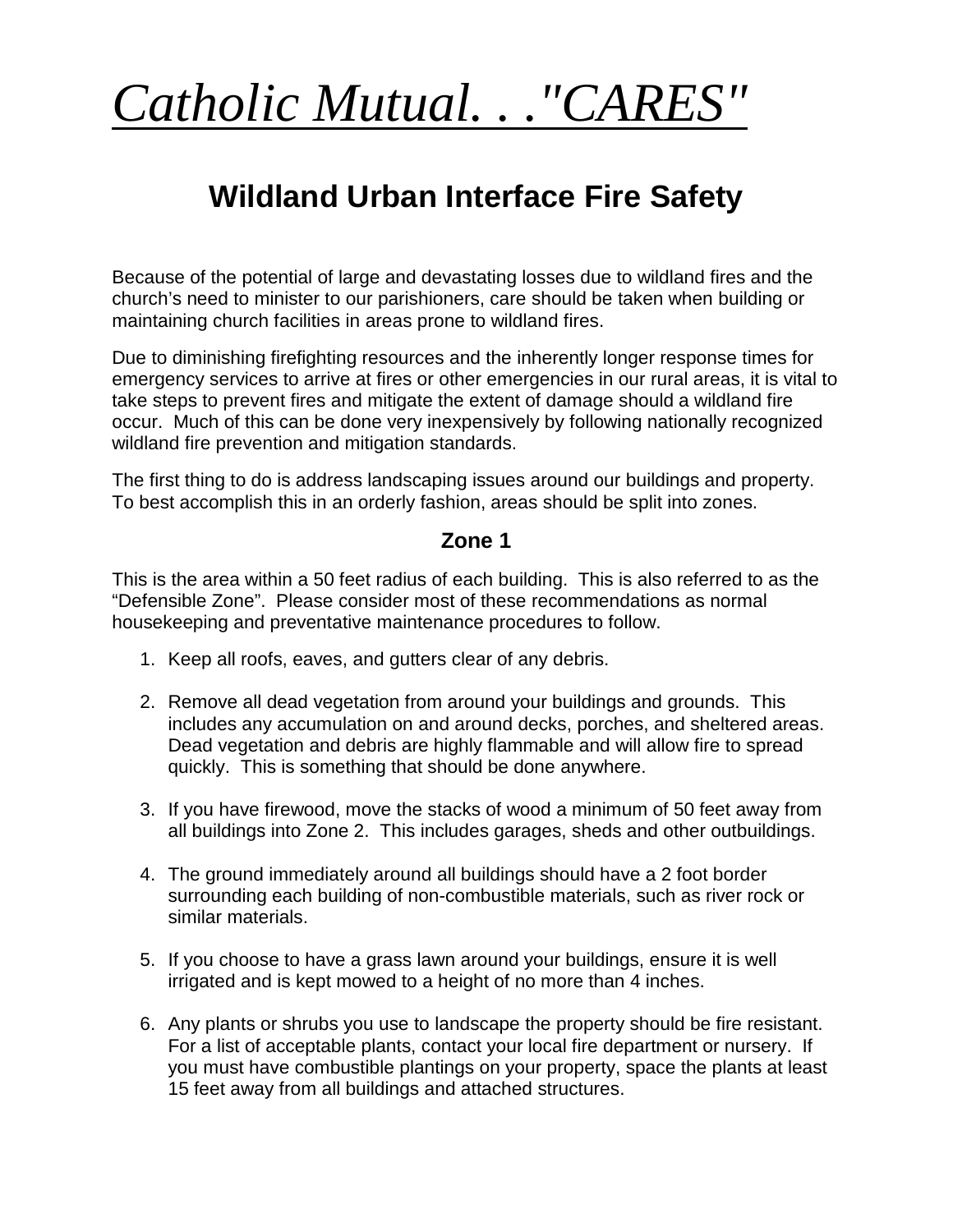- 7. Thin out the number of trees within Zone 1. Older trees are fine to keep as long as they are older, more established trees with trunks at least 12 inches in diameter. Vital to preventing the spread of fire is the proper placement of trees that remain in Zone 1. The crown of all trees must be no closer than 30 feet to each other. This will prevent a fire from spreading rapidly from one tree to the next. This rule of thumb for placing trees on your property is based on flat, level ground. If you have sloped areas within Zone 1, the distance between trees needs to be increased. If the slope of the ground is over 20% and up to 40%, double the distance between trees. More than a 40% slope requires the distance between trees to triple.
- 8. Trees should be no closer than 10 feet to a building and there especially should not be any trees or branches under the eaves of any building.
- 9. Keep "ladder fuels" from growing around mature trees. Ladder fuels are considered small trees, brush, or other plants that grow unchecked under established trees. Fire uses these types of plants as a "ladder" to climb the mature trees, which will add fuel to the fire and allow it to spread rapidly. Nothing should be allowed to grow under mature trees within Zone 1.
- 10.Tree trimming is very important to prevent the spread of fire. Mature trees should be trimmed to not allow branches lower than 10 feet above the ground, yet maintaining 70% of the crown of the tree.

#### **Zone 2**

This area is considered the space from 50 feet to 100 feet from all structures. All relevant items listed in Zone 1 apply to Zone 2.

- 1. Ground cover and landscaping items listed in Zone 1 applies. Remove all dead debris and keep plants and shrubs trimmed.
- 2. Remove all ladder fuels from Zone 2.
- 3. Any grasses in this area should also be regularly cut to a level not to exceed 8 inches.
- 4. Trees may be closer together in Zone 2. For example, instead of trees being 30 feet apart, they may be spaced as close as 20 feet apart. Any trees located on sloped grounds require increased spacing based on the same guidelines noted in Zone 1.
- 5. Any propane tanks and firewood should not be located under the crowns of trees. They should be located no closer than 15 feet from the crown of any surrounding trees.